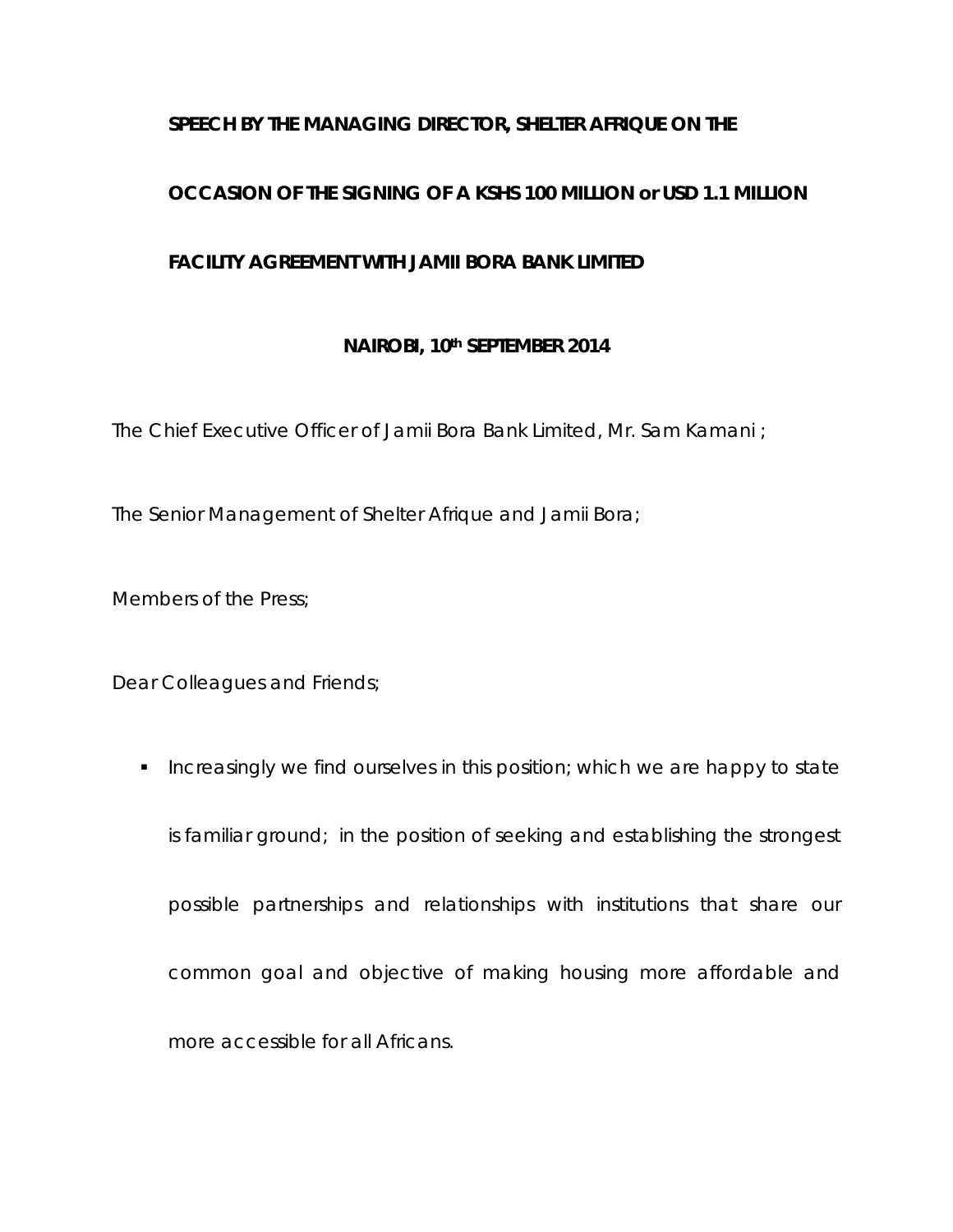- **Ultimately that is why we are all gathered here today; to witness the** signing of a KSH 100 Million line to Jamii Bora Bank; one of Kenya's fastest growing banks.
- It is anticipated that this line of credit will be used for on-lending to lowincome earners and we define these as people earning less than KSH100, 000 per month. The line will have a 7 year tenure and is expected to directly affect 300-500 households and bring them closer to their dreams of home-ownership.
- This agreement sees us continue our proud commitment to the development of social housing; one of our products that we have identified as a solution to bridging the housing deficit in African nations; it underlines the fact that financing can be available to all categories of Income-earners; as you know for a long period housing has only been available to high-income earners.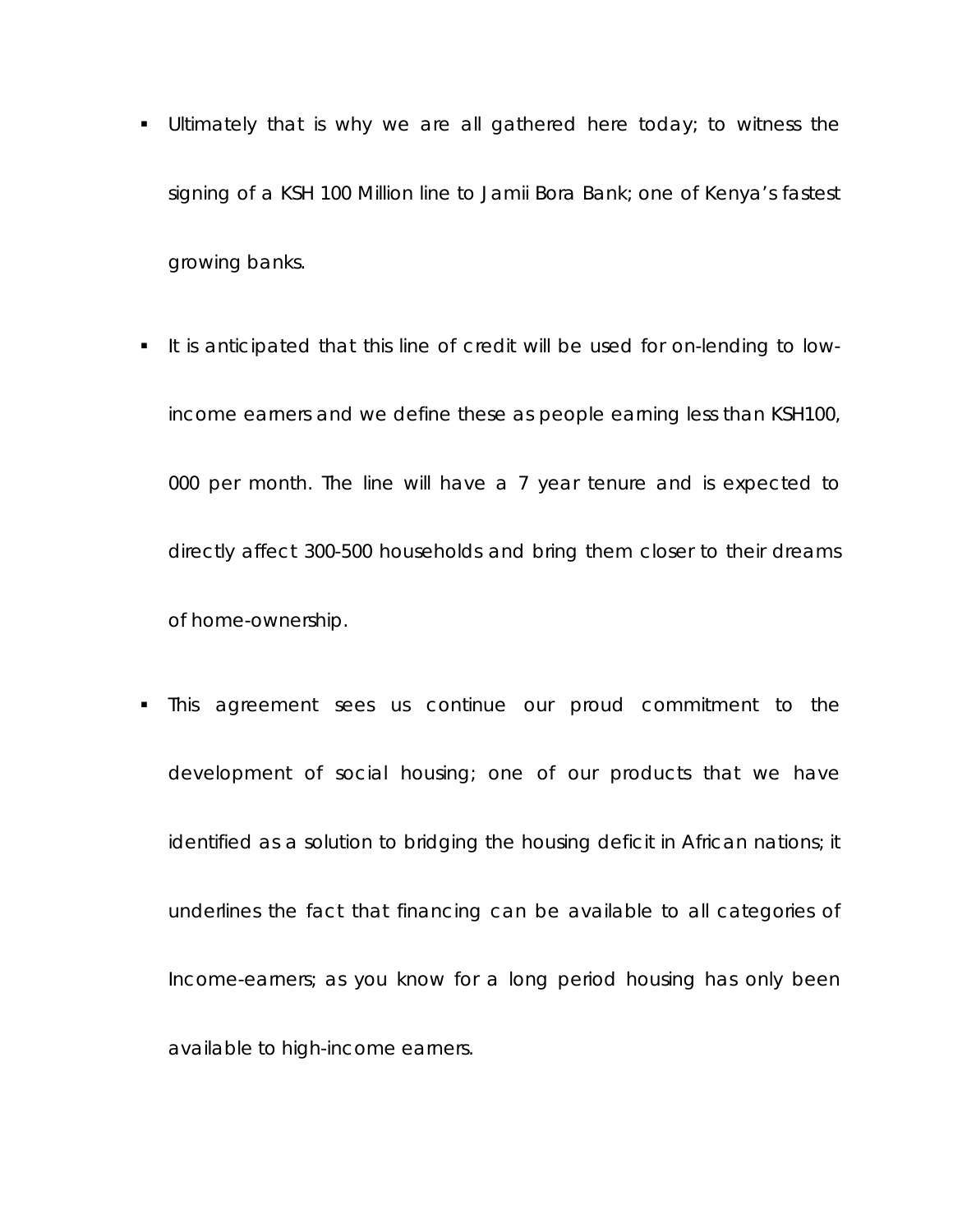- Our social housing programme has seen us enter into agreements with Mako Mashinani, Rafiki DTM and today we are happy and excited to add Jamii Bora Limited to that growing list; even as we call for more such partnerships, our doors are always open to fostering new partnerships and strengthening existing ones.
- AsAfrica continues to develop what we expect rapid urbanization; by most measures 70 percent of Africa will be living in urban centers by 2030 and this points to the huge gap between demand and supply for adequate and affordable housing; we believe that our social housing line will be one of the many ways to bridge this gap
- To bring it closer home; there is a large shortage of decent housing in Nairobi and other parts of Kenya hence the need to come up with tailormade solutions suitable for the low to middle income groups where demand is the most apparent.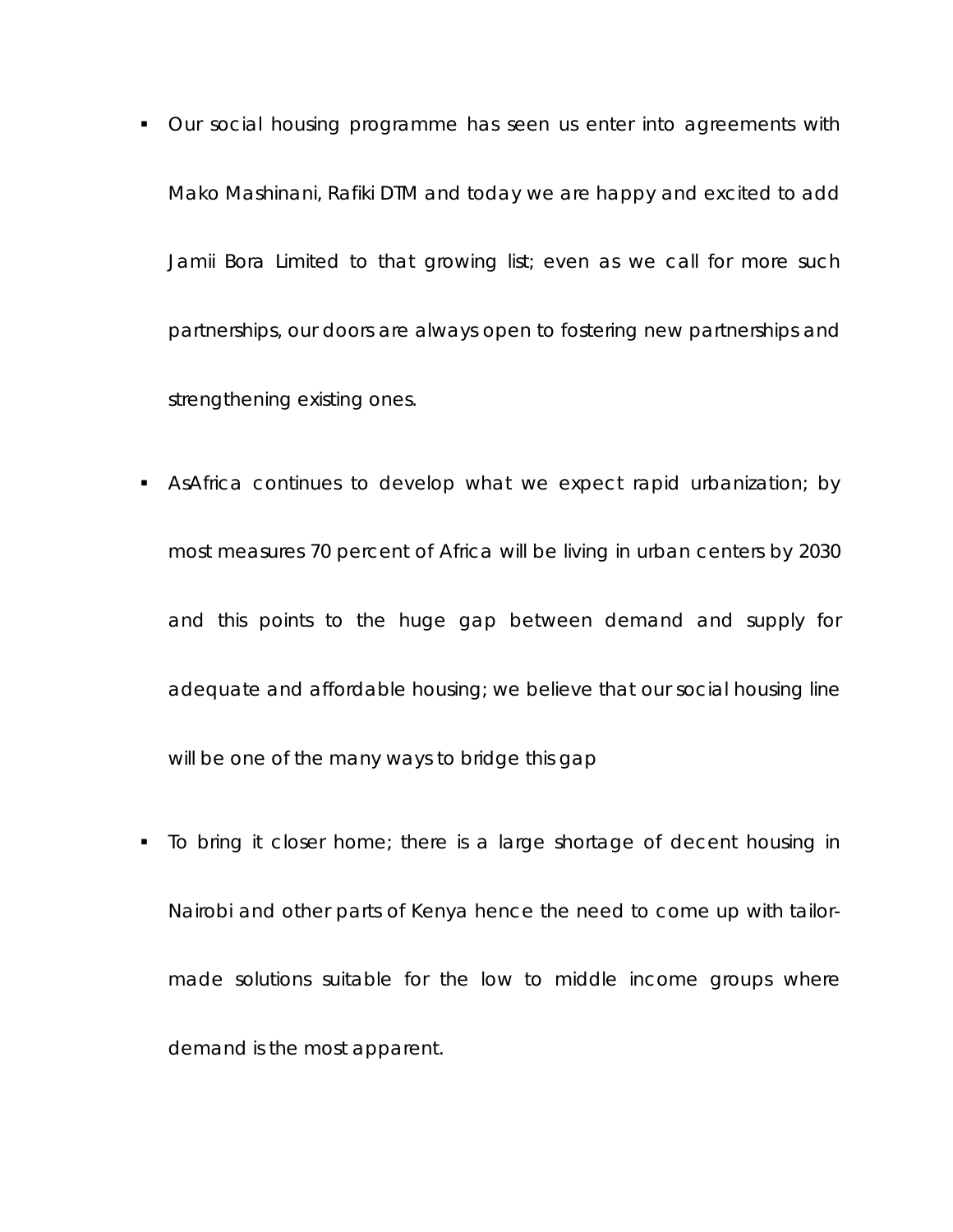- I would be remiss if I didn't take a moment to single out the management of Jamii Bora for identifying this need and addressing it. We are very pleased with some of the projects the bank has embarked on specifically in the real sector market; we are aware that the bank has begun a KSH 1 Billion hostel development project in Murang'a University College among others which is especially striking given that student accommodation is an area that we are very keen on and will be discussing at length at our rental conference next month.
- We encourage Jamii Bora and indeed other financial institutions to keep on finding ways to intervene in the housing business; it is expected that in twenty years the population in Africa cities will increase from 400 million 800 million; intervention cannot come quick or fast enough to deal with what will essentially be a young and growing Africa then.